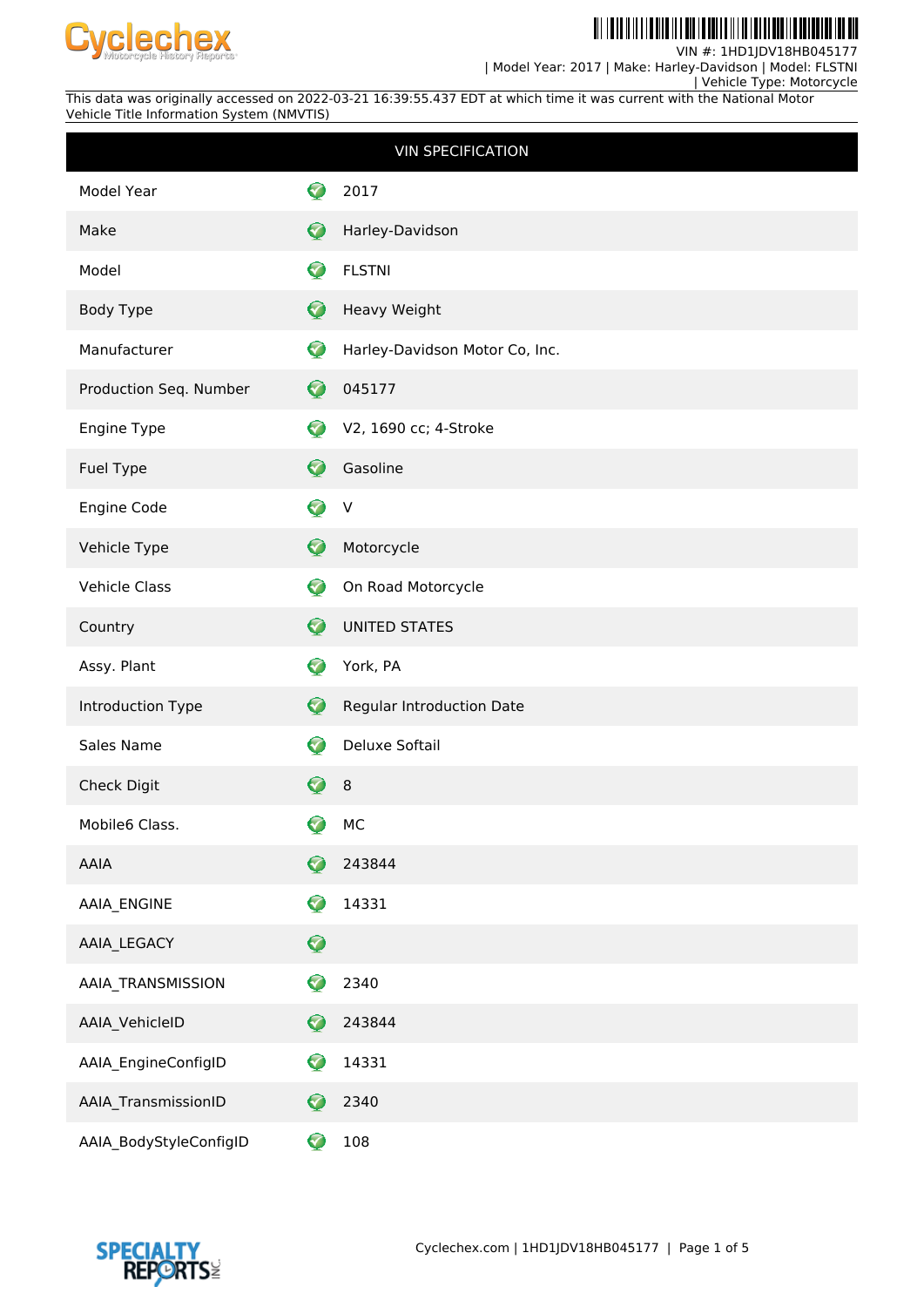

# 

VIN #: 1HD1JDV18HB045177

 | Model Year: 2017 | Make: Harley-Davidson | Model: FLSTNI | Vehicle Type: Motorcycle

This data was originally accessed on 2022-03-21 16:39:55.437 EDT at which time it was current with the National Motor Vehicle Title Information System (NMVTIS)

| AAIA BrakeConfigID      | 19              |  |
|-------------------------|-----------------|--|
| AAIA_DriveTypeID        | 4               |  |
| AAIA_SpringTypeConfigID | 15<br>$\bullet$ |  |

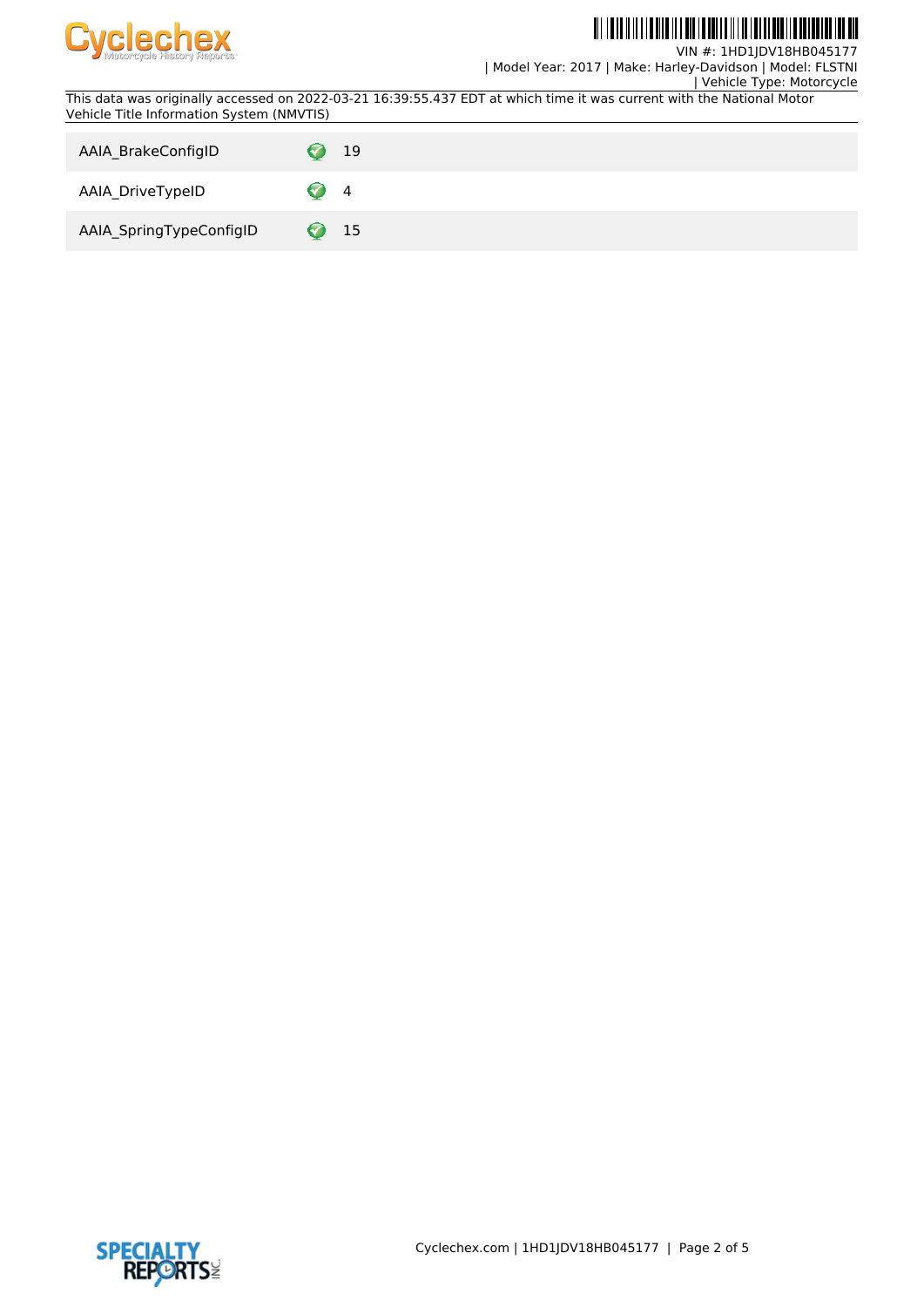

VIN #: 1HD1JDV18HB045177

| Model Year: 2017 | Make: Harley-Davidson | Model: FLSTNI

 | Vehicle Type: Motorcycle This data was originally accessed on 2022-03-21 16:39:55.437 EDT at which time it was current with the National Motor

Vehicle Title Information System (NMVTIS)

### **MULTI-STATE VEHICLE HISTORY REPORT**

| <b>CONDITION HISTORY</b>       |                |                                       |  |
|--------------------------------|----------------|---------------------------------------|--|
| <b>Brand Category</b>          |                | <b>NMVTIS Search Result</b>           |  |
| <b>Total Loss</b>              | $\bullet$      | No Title Brand found by Cyclechex.com |  |
| Salvage                        | <mark>√</mark> | No Title Brand found by Cyclechex.com |  |
| <b>Disclosed Damage</b>        | <mark>√</mark> | No Title Brand found by Cyclechex.com |  |
| Bond                           | 3              | No Title Brand found by Cyclechex.com |  |
| Flood                          | 0              | No Title Brand found by Cyclechex.com |  |
| Cars/Cash for Clunkers         | ❤              | No Title Brand found by Cyclechex.com |  |
| Gray Market                    | ଚ              | No Title Brand found by Cyclechex.com |  |
| Junk                           | ❤              | No Title Brand found by Cyclechex.com |  |
| Manufacturer Brand             | ❤              | No Title Brand found by Cyclechex.com |  |
| New/Re-Issued VIN              | 7              | No Title Brand found by Cyclechex.com |  |
| Odometer                       | 7              | No Title Brand found by Cyclechex.com |  |
| Rebuilt/Repaired/Reconstructed | 0              | No Title Brand found by Cyclechex.com |  |
| Dismantled                     | ଚ              | No Title Brand found by Cyclechex.com |  |
| Rental/Taxi/Police             | ❤              | No Title Brand found by Cyclechex.com |  |
| Agricultural/Logging Vehicle   | ଚ              | No Title Brand found by Cyclechex.com |  |
| <b>Title Copy</b>              | 0              | No Title Brand found by Cyclechex.com |  |
| Antique/Classic                | Ø              | No Title Brand found by Cyclechex.com |  |
| Undisclosed Lien               | V              | No Title Brand found by Cyclechex.com |  |

| <b>TITLE HISTORY</b> |               |                   |            |          |  |
|----------------------|---------------|-------------------|------------|----------|--|
| <b>State</b>         | <b>Status</b> | VIN               | Issue Date | Odometer |  |
| Vermont              | Current       | 1HD1JDV18HB045177 | 09/27/2017 | 10 Miles |  |
| .                    | .             |                   |            |          |  |

No historical title records for this vehicle.

#### JUNK AND SALVAGE INFORMATION

No Junk/Salvage Reportings Found

#### RECALL DATA FROM NATIONAL HIGHWAY TRAFFIC SAFETY ADMINISTRATION (NHTSA)

No Recall Data Found

### INSURANCE INFORMATION

Occurrence **Reporting Entity Reporting Entity Date of Insurance Claim** 

No Total Loss Reportings Found

| LIEN INFORMATION                              |      |  |  |
|-----------------------------------------------|------|--|--|
| <b>Entity Title</b>                           | Date |  |  |
| There are no liens reported for this vehicle. |      |  |  |

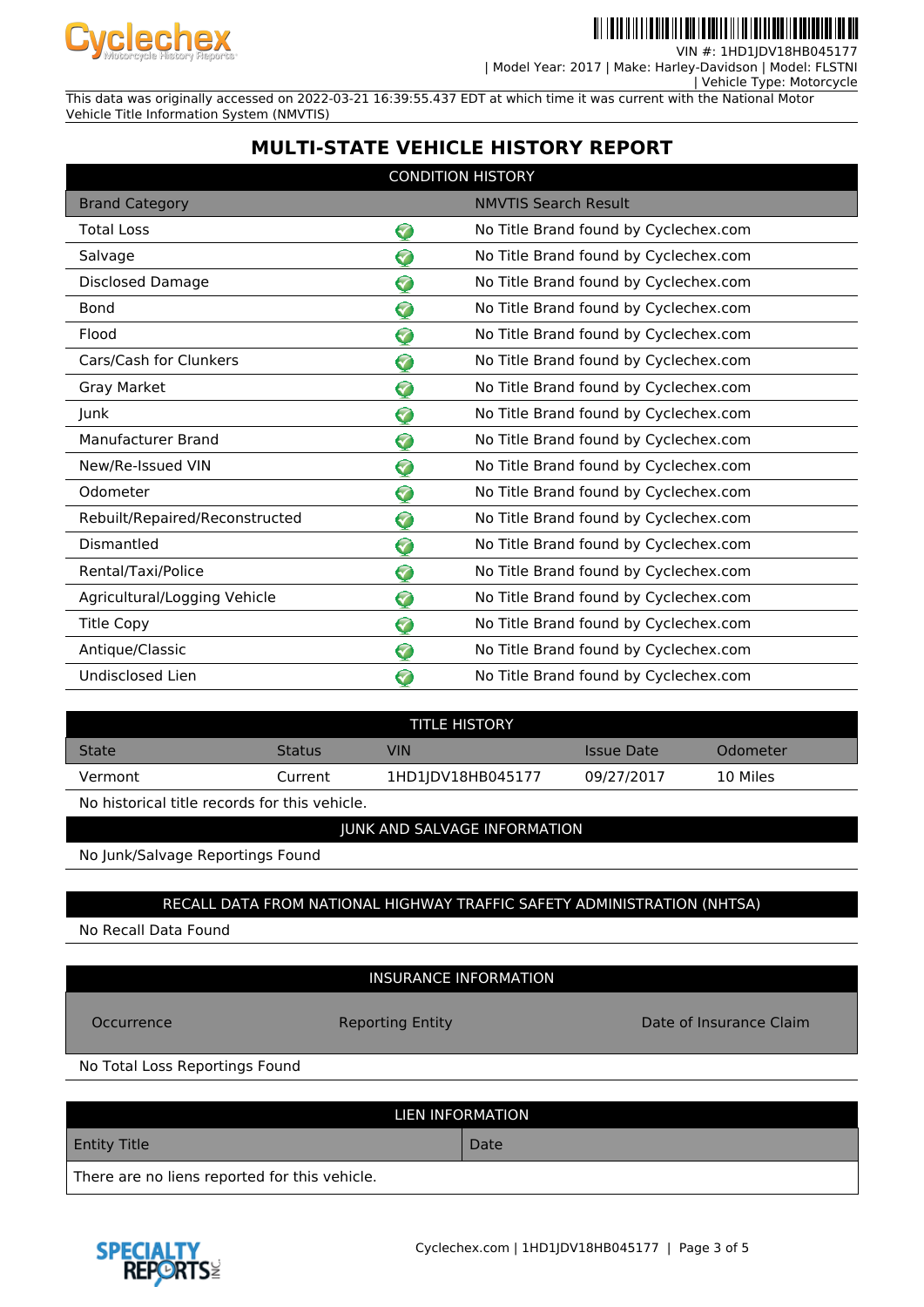

VIN #: 1HD1JDV18HB045177

| Model Year: 2017 | Make: Harley-Davidson | Model: FLSTNI

 | Vehicle Type: Motorcycle This data was originally accessed on 2022-03-21 16:39:55.437 EDT at which time it was current with the National Motor Vehicle Title Information System (NMVTIS)

Lien data does not include information on all motor vehicles in the United States because not all lienholders provide information to the source of this lien data.

| <b>DETAILS</b>        |                             |               |                  |  |
|-----------------------|-----------------------------|---------------|------------------|--|
| <b>Standard Data</b>  |                             |               |                  |  |
| body-type             | Cruiser                     | check-digit   | Н                |  |
| country               | <b>United States</b>        | engine-type   | 1690 disp 2 cyls |  |
| identification        | 1HD1JDV18HB045177           | make          | Harley-Davidson  |  |
| model                 | <b>FLSTN Softail Deluxe</b> | model-year    | 2017             |  |
| production-seq-number | 045177                      | vehicle-class | Cruiser          |  |

#### DISCLAIMER

### **NMVTIS Consumer Access Product Disclaimer**

The National Motor Vehicle Title Information System (NMVTIS) is an electronic system that contains information on certain automobiles titled in the United States. NMVTIS is intended to serve as a reliable source of title and [brand](https://vehiclehistory.bja.ojp.gov/nmvtis_glossary) history for automobiles, but it does not contain detailed information regarding a vehicle's repair history.

All states, insurance companies, and junk and salvage yards are required by federal law to regularly report information to NMVTIS. However, NMVTIS does not contain information on all motor vehicles in the United States because [some states](https://vehiclehistory.bja.ojp.gov/nmvtis_states) are not yet providing their vehicle data to the system. Currently, the data provided to NMVTIS by states is provided in a variety of time frames; while some states report and update NMVTIS data in "real-time" (as title transactions occur), other states send updates less

frequently, such as once every 24 hours or within a period of days. Information on previous, significant vehicle damage may not be included in the system if the vehicle was never determined by an insurance company (or other appropriate entity) to be a "total loss" or branded

by a state titling agency. Conversely, an insurance carrier may be required to report a "total loss" even if

the vehicle's titling-state has not determined the vehicle to be "salvage" or "junk." A vehicle history report is NOT a substitute for an independent vehicle inspection. Before making a

decision to purchase a vehicle, consumers are **strongly encouraged to also obtain an independent**

**vehicle inspection** to ensure the vehicle does not have hidden damage. The [Approved NMVTIS Data](https://vehiclehistory.bja.ojp.gov/nmvtis_vehiclehistory)

[Providers](https://vehiclehistory.bja.ojp.gov/nmvtis_vehiclehistory) (look for the NMVTIS logo) can include vehicle condition data from sources other than NMVTIS. NMVTIS data **INCLUDES** (as available by those entities required to report to the System):

Information from [participating](https://vehiclehistory.bja.ojp.gov/nmvtis_states) state motor vehicle titling agencies. Information on automobiles, buses, trucks, motorcycles, recreational vehicles, motor homes, and

tractors. NMVTIS may not currently include commercial vehicles if those vehicles are not

included in a state's primary database for title records (in some states, those vehicles are

managed by a separate state agency), although these records may be added at a later time. Information on "brands" applied to vehicles provided by participating state motor vehicle titling

agencies. Brand types and definitions vary by state, but may provide useful information about